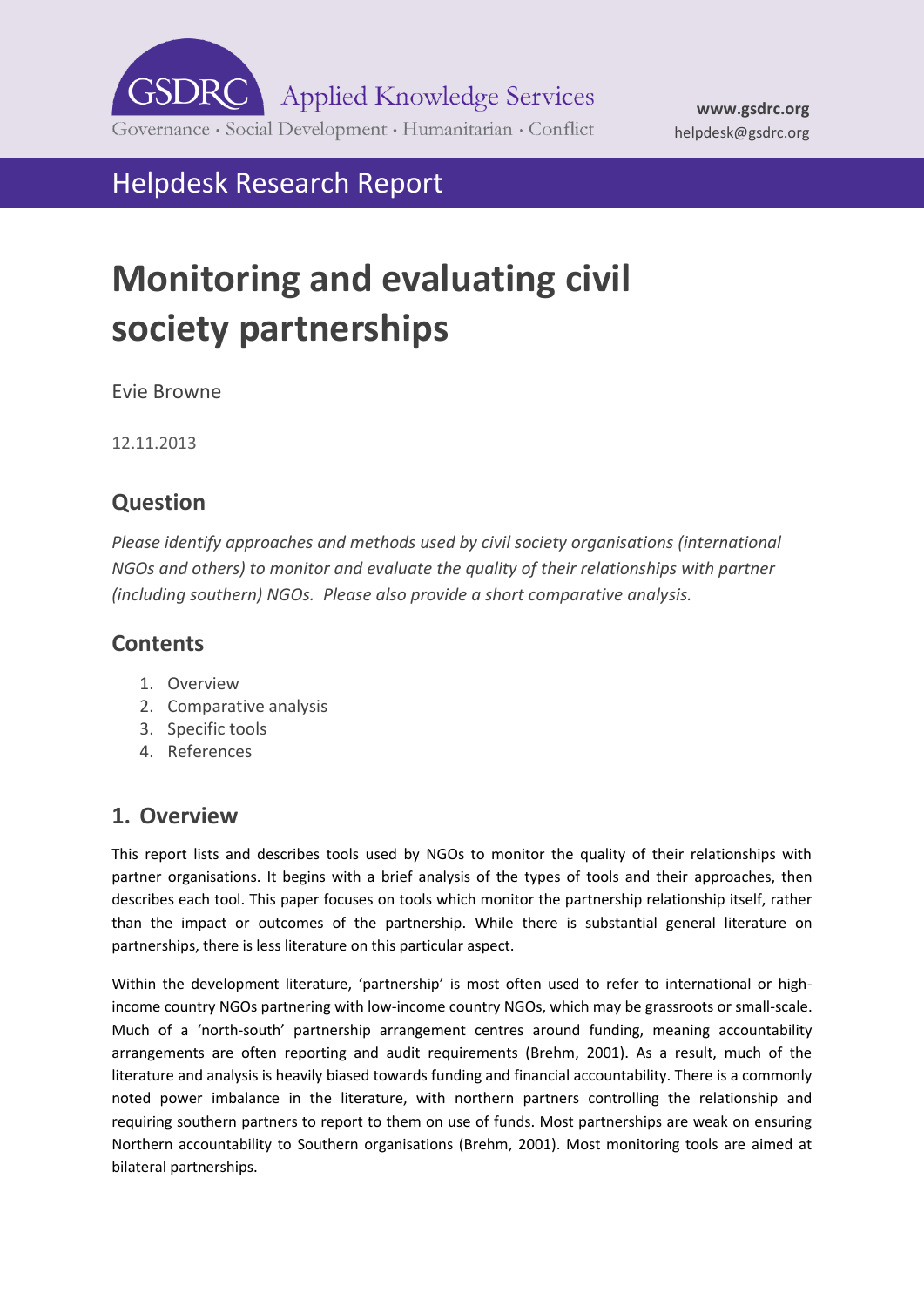<span id="page-1-0"></span>The tools listed below are those which evaluate the nature of the partnership, rather than the broader issue of partnership impact. The 'quality' of relationships is best described by BOND, in which the highest quality of partnership is described as joint working, adequate time and resources allocated specifically to partnership working, and improved overall effectiveness<sup>1</sup>. There are no other specific definitions of 'quality' offered by the literature, but there is a strong narrative that equal power relations and equal decision-making would indicate a high-quality relationship, as would good communication (Brehm, 2001).

Most of the tools use **qualitative, perception-based methods** including interviewing staff from both partner organisations and discussing relevant findings. There are not many specific tools available, as most organisations rely on generic internal feedback and consultation sessions, rather than comprehensive monitoring and evaluation of relationships. Resultantly, this report only presents six tools, as these were the most referred to by experts.

# **2. Comparative analysis**

Many organisations do not use specific tools to measure the quality of partnerships, but rely on **ongoing comments, site visits, qualitative interviews, and standardised feedback** systems. For example, Plan International implements a light-touch annual survey which asks partners for feedback on Plan as a partner (expert comments). Frequent dialogue and mini-assessments may build trust between partners (Fowler and McMahon, 2010).

The tools listed below are the more specific methodologies used by NGOs to monitor their partnerships. There are no discernible differences in which might be most appropriate for different contexts; most appear to be used across humanitarian situations, conflict and development, rural and urban programmes, and different countries.

Several of these **tools are widely used** by international development NGOs. The literature and experts consulted for the report often referred to the Keystone Accountability Partnership Survey and BOND Organisational Health Check Tool as being effective and useful. Both of these tools rely on a set of survey questions answered by the local partner. The answers to the questionnaires can then be used as the basis for a discussion or development of new partnership directions. This format – ranking of each partner by the other, followed by discussion – is very common across the literature, with few variations. Beyond popularity, there is not much information in the literature about whether and why a particular tool is successful.

Within the academic literature, **qualitative approaches** are standard for analysing organisational relationships, and most use interviews and document reviews, sometimes coupled with feedback or 'customer satisfaction' surveys. These have produced reliable results on organisations' perceptions of their partnerships, but academic evaluations are not commonly used as a partnership monitoring tool by NGOs.

-

<sup>1</sup> <http://www.bond.org.uk/effectiveness/health-check>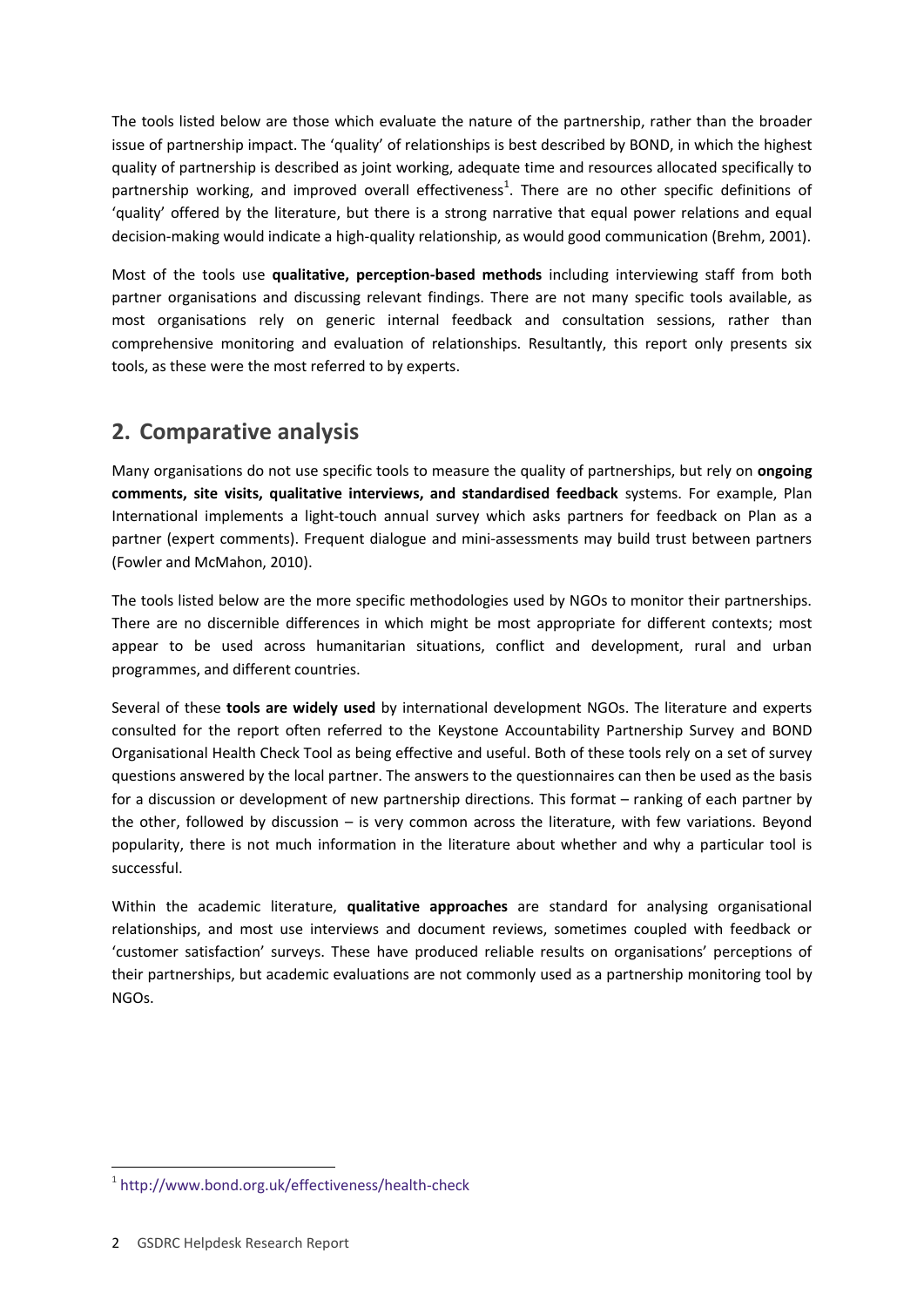# <span id="page-2-0"></span>**3. Specific tools**

#### **Keystone Accountability Partnership Survey**

Survey website:<http://www.keystoneaccountability.org/ngoreport>

Keystone. (n.d.). *Development Partnerships Survey: Headlines for International Development.* Keystone Accountability. [http://www.keystoneaccountability.org/sites/default/files/DPS%20headlines%20for%20ID-](http://www.keystoneaccountability.org/sites/default/files/DPS%20headlines%20for%20ID-reduced%20file%20size_0.pdf)

[reduced%20file%20size\\_0.pdf](http://www.keystoneaccountability.org/sites/default/files/DPS%20headlines%20for%20ID-reduced%20file%20size_0.pdf)

This is a survey which International NGOs (INGOs) can use to assess their relationships with local partners. It uses the underlying 'Constituent Voice' approach, which asks partners what they think about the services delivered, drawing on **customer satisfaction techniques**. The survey aims to identify the quality of financial and non-financial support provided by the INGO, quality of relationships and communications, adequacy of monitoring processes, and overall value added (expert comments).

The survey reports back to INGOs on how their partners rate them on<sup>2</sup>:

- **Efficiency**: How efficiently do you fund partners? How appropriate is the quantity and type of funding you provide?
- **Relationship and communications**: How well do partners feel that you understand and respond to them? How could it be improved?
- **Non-financial contribution:** How useful do partners find your support in areas like capacity building? What would make it better?
- **Value added:** How do the benefits of working with you compare to the costs, such as time spent on applications and reporting?
- **Credibility:** What do partners think about your overall contribution to your goals, in comparison to others?

This is a widely-used tool across the development NGO sector. To date, more than 60 INGOs have taken part and 3,000 local partners (expert comments). Each INGO receives an individual report, and can see where it fits in the broader sector, benchmarked against other INGOs. This tool is interesting because it captures the experiences of the local partners, who may hold less power in the relationship. Several individual organisational reports are available on the Keystone website<sup>3</sup>.

#### **BOND Organisational Health Check Tool**

Health Check website:<http://www.bond.org.uk/effectiveness/health-check>

BOND's Health Check is a popular tool recommended by many UK NGOs, including Comic Relief (expert comments). It is an **online self-assessment** tool which helps organisations identify their strengths and weaknesses. It generates reports and visualisations of the organisation's capacity, which are

-

<sup>2</sup> <http://www.keystoneaccountability.org/ngoreport>

<sup>&</sup>lt;sup>3</sup> E.g. Progressio UK [\(http://www.keystoneaccountability.org/sites/default/files/progressio\\_2.pdf\)](http://www.keystoneaccountability.org/sites/default/files/progressio_2.pdf); Oxfam Canada [\(http://www.oxfam.ca/our-work/oxfam-canada-gets-top-marks-from-partners\)](http://www.oxfam.ca/our-work/oxfam-canada-gets-top-marks-from-partners); Cordaid [\(http://www.cordaid.org/en/news/partners-satisfied-cordaids-support/\)](http://www.cordaid.org/en/news/partners-satisfied-cordaids-support/).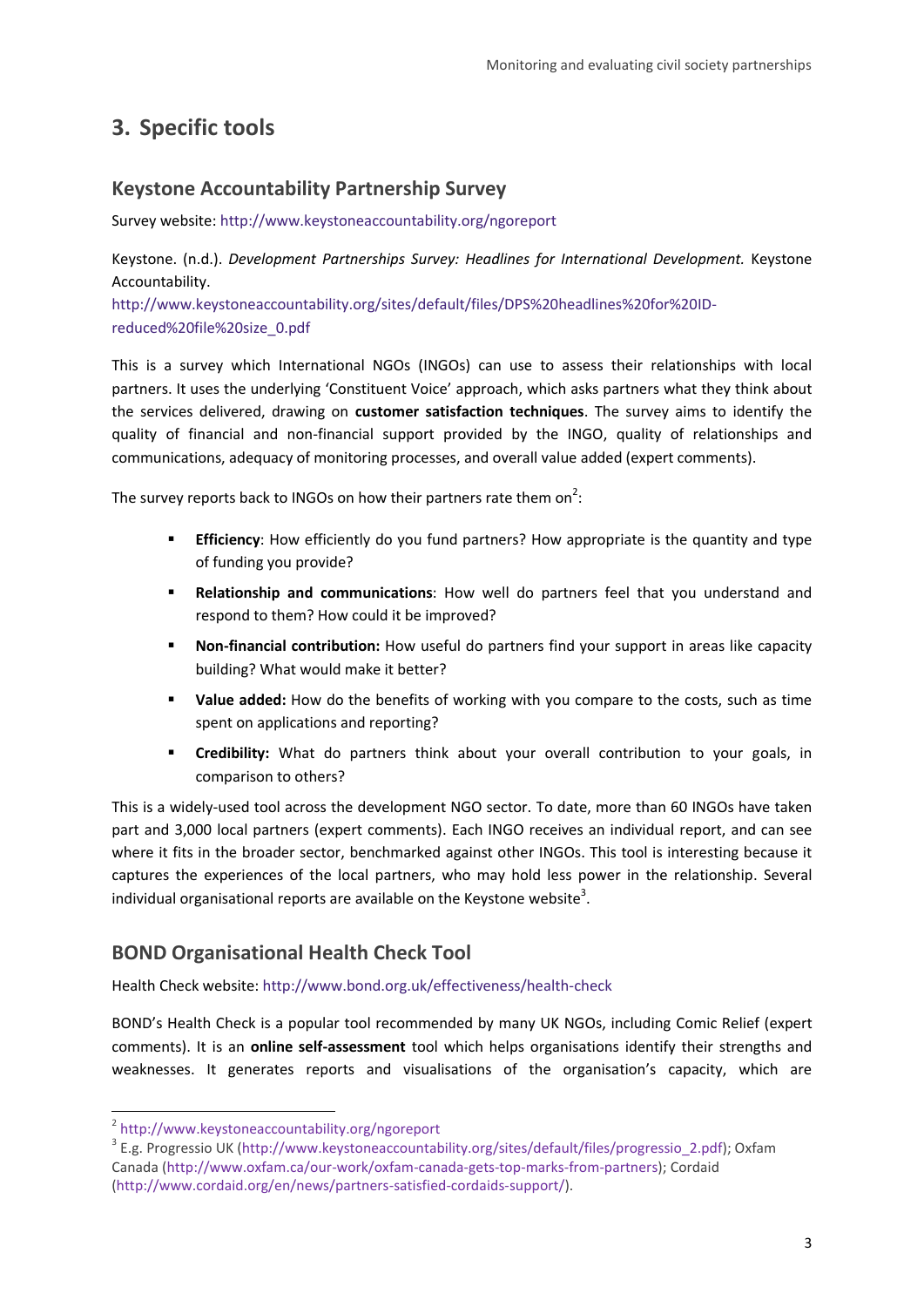benchmarked against the sector. The Health Check is used to **measure effectiveness, gaps and strengths**, based on feedback from staff and stakeholders.

It is designed as an online survey of 11 pillars of core functions, two of which are: partners; and monitoring, evaluation and learning. Staff are asked to reflect on and rate themselves against key statements in these areas. Once ratings are given, the scores are aggregated and the facilitator can lead a discussion on what is good and what needs to be improved, finally resulting in an action plan.

Within the Partnership pillar, there is a set of questions on monitoring. The Health Check assesses organisations' quality of partnership monitoring on a five-point scale. Organisations rank themselves on the below scale (1 is the lowest and 5 is the highest):

- 1. We monitor our partners to ensure they are implementing projects as we agreed. We do not monitor the quality of our relationships with partners.
- 2. We monitor our partners to ensure they are implementing projects as agreed and sometimes use this opportunity to discuss the quality of our relationships with partners.
- 3. We monitor and review our partners' projects and the quality of our relationships with partners. We see this as an important opportunity to discuss how our relationships with partners are working and identify what we can improve.
- 4. We have a structured way of regularly monitoring and reviewing partners' projects and the quality of our relationships with partners, that has been jointly agreed with them. Both we and our partners see this as an important opportunity to discuss how our relationship is working and jointly identify what we can improve. We always act on the outcomes.
- 5. We have a systematic way of working jointly with partners to monitor and review projects and the quality of our relationship. Both we and our partners are deeply committed to improving the quality of our relationships and always make adequate time and resources available for this. We track the quality of our partnerships across our organisation (e.g. through a partner survey) and use this data to assess and improve our overall effectiveness as a partner organisation.

There are additional areas of assessment which also include questions relevant to partnership. A Coordinator's Guide is freely available online<sup>4</sup>, which outlines the detail of how the Health Check is conducted and who should be involved. Feedback from organisations using the Health Check is positive.

#### **Africa Liaison Program Initiative (ALPI)**

Africa Liaison Program Initiative and InterAction. (nd). *Ensuring Successful Partnerships: A Toolkit.* Africa Liaison Program Initiative and InterAction. (Available from authors).

ALPI was a programme running from 2003-2007 which aimed to improve the effectiveness of US assistance to Africa through a partnership approach. It supported African NGOs, US private voluntary organisations and USAID to work better together. In the course of this work, ALPI developed a tool for monitoring partnerships: Partnership Assessment and Monitoring Tool (PAT). PAT helps improve both bilateral and multilateral relationships.

-

<sup>4</sup> [http://www.bond.org.uk/data/files/Health\\_Check\\_Coordinator\\_Guide.pdf](http://www.bond.org.uk/data/files/Health_Check_Coordinator_Guide.pdf)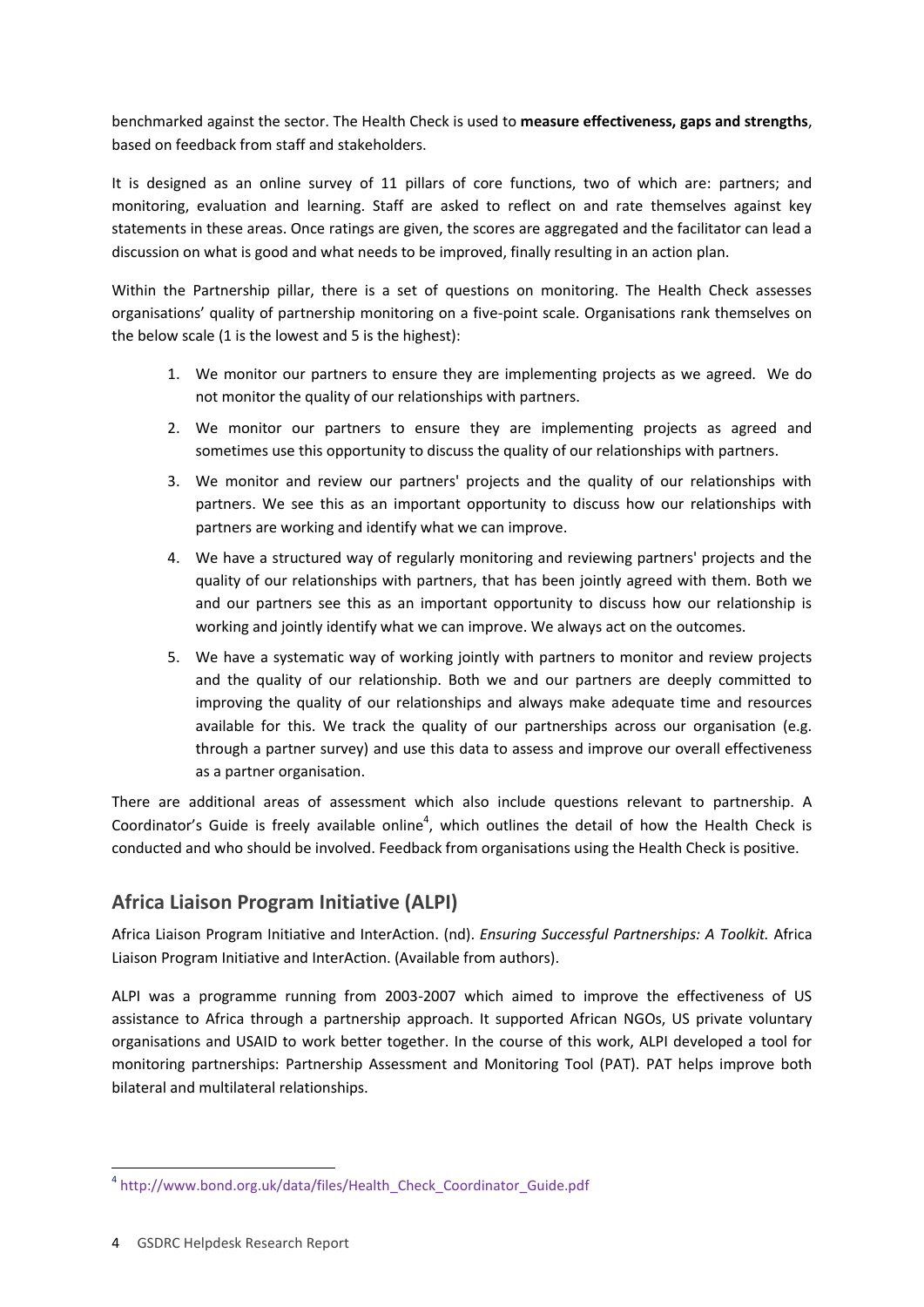PAT is designed to be used by representatives of the partners. Step 1 is to complete a quiz matrix together which answers questions on how well they know and understand each other's organisation. Step 2 draws on the 12 partnership principles developed by ALPI, and each partner is asked to discuss and rate the partnership by calculating how many examples support the principle and its associated statements. Step 3 gives average scores for each partnership principle, reviews the scores and draws out the differences and similarities given by each organisation to the other. Then the partners develop an action plan.

PAT provides a numerical score (highest mark 192) for the relationship, given by each partner. Any differences in scores can highlight the areas of contention. In a case study in Kenya in 2005, a coalition of 40 members tested PAT and reported that it was straightforward and easy to understand, while the numerical approach forced respondents to try to be objective.

#### **Inter-Mediation International collaboration framework**

Inter-Mediation.org:<http://inter-mediation.org/>

IMI has developed a 'six lenses' framework for looking at collaboration in NGO consortia. This tool allows consortia to self-assess the quality of collaboration as well as project outcomes.

- **Lens 1: Collaborative context:** looks at whether the stakeholders have aligned values and objectives; realistic expectations; and collaborative leadership.
- **Lens 2: Collaborative structure:** results-driven and achievable structure which includes accountability and collective effectiveness.
- **Lens 3: Complementary and competent representation:** well selected representatives with suitable support; good preparation for meetings and strong commitment.
- **Lens 4: Understand and embrace diversity:** deriving added value from differences; voice is represented; different viewpoints, culture and power are respected.
- **Lens 5: Collaborative attitude:** respect and trust; shared leadership; transparent processes; a balance of creativity and pragmatism.
- **Lens 6: Effective communication:** dialogue rather than debate; understanding and listening; respectful.

In one case study described in Fowler and McMahon (2010), this framework was applied to a consortium of development NGOs operating in the Horn of Africa – assessing multilateral relations between INGOs and local organisations. The results were collected via an **anonymised online survey** of partnership members which asked specific questions and for general comments on these areas of interest, then reported back in a **facilitated workshop assessment and discussion**. IMI followed up with further indepth phone interviews. This paper notes that some survey responses were incomplete, possibly due to heavy workload and timing of the assessment. It also notes that a survey should aim to take 30-45 minutes to complete, as anything longer is onerous. Surveys work best when triangulated with a face-toface discussion of the results.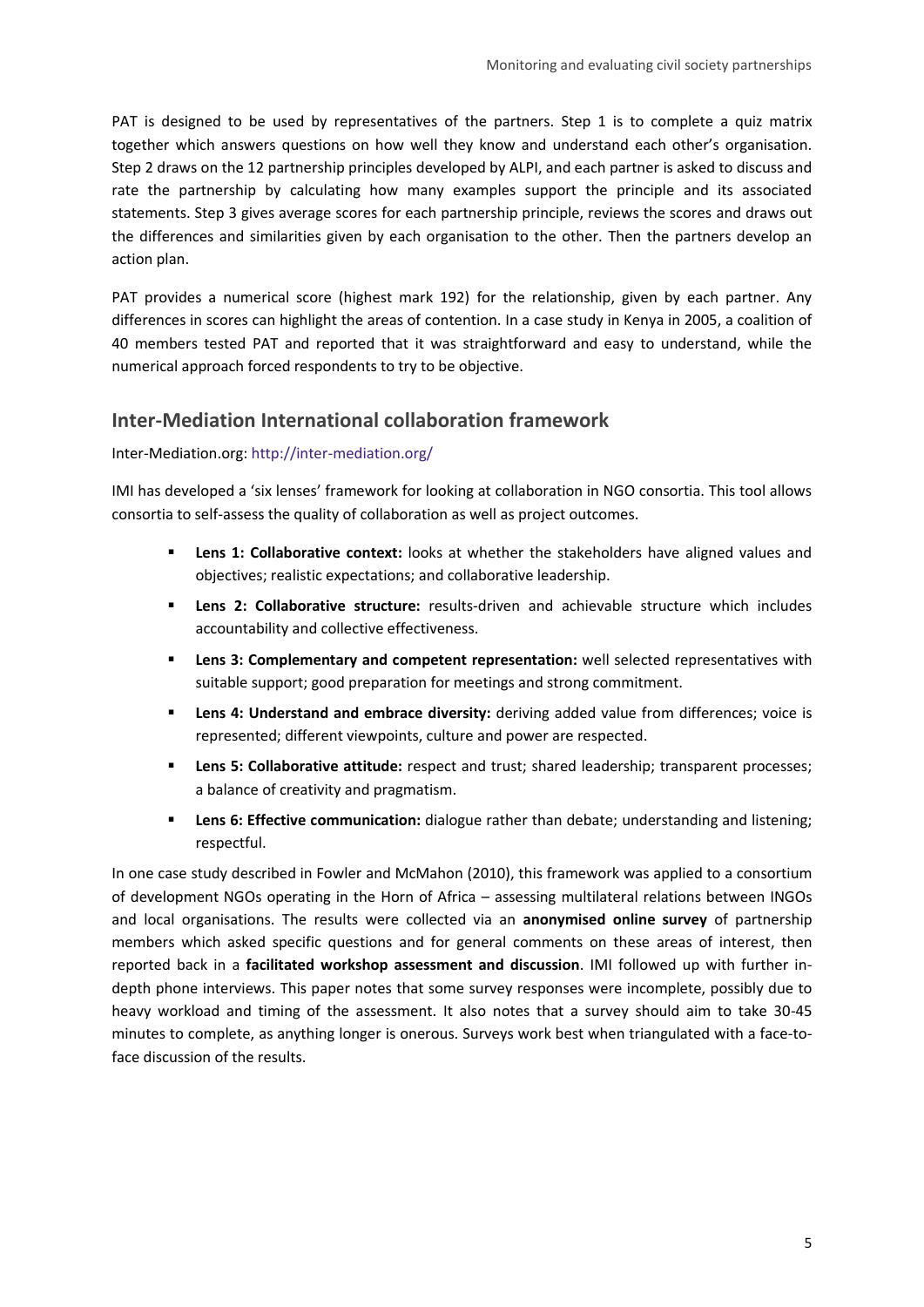#### **World Wildlife Fund Partnership Toolbox**

Sterne, R., Heaney, D., & Britton, B. (2009). *The Partnership Toolbox.* World Wildlife Fund. [http://assets.wwf.org.uk/downloads/wwf\\_parthershiptoolboxartweb.pdf](http://assets.wwf.org.uk/downloads/wwf_parthershiptoolboxartweb.pdf) 

WWF has developed a straightforward guide for partnership principles, which it has used extensively in its relationships with partner organisations. It outlines partnership from set-up to monitoring.

The monitoring tool presented aims to measure progress in the relationship and is oriented towards being part of a regular progress review. It compares differences in perceptions of the relationship from both sides and examines changes over time and desired changes.

The tool uses eight criteria to plot a spider diagram to show the shape of the partnership and allows overlaying one partner's perceptions with the other partner's.



Source: Sterne, Heaney, and Britton (2009: 22).

The eight axes are collaboratively decided by the participants, and ranked either individually or collectively. WWF state it works best as a group exercise. This visual aid can be a good starting point for discussion.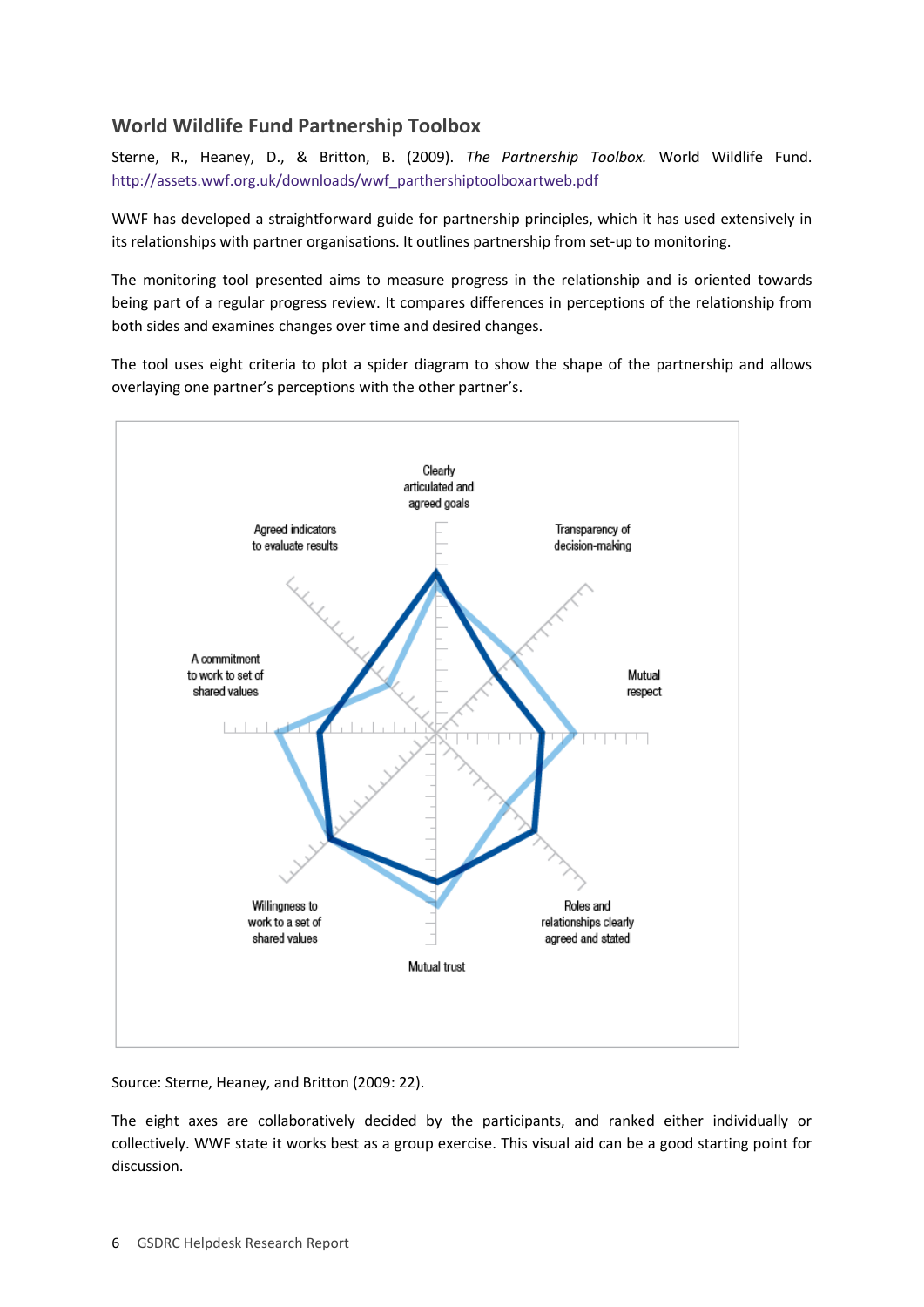#### <span id="page-6-0"></span>**Participatory evaluation**

Hunt (2010) describes the process of an evaluation of an Indigenous Australian community development project run in partnership with Oxfam Australia. The project, Yorgum, works in partnership with Oxfam. In 2009, the author participated in an evaluation which aimed to assess the relationship between the partners as well as the more standard outcomes and impacts of the project work. It was also partly planned as a capacity development exercise to strengthen the Yorghum staff abilities in evaluation. The organisation was involved in conducting the evaluation and suggested some innovative methodologies. Yorgum expressed a strong desire to stay true to the essence of their organisation throughout the evaluation, which resulted in a strong emphasis on documenting the evolution of the organisation over time, using **story-telling methodology**.

The Yorgum staff expressed quite strongly throughout that they felt their success was shown in the continued use of their services. They saw less need for a formal evaluation and/or reporting on hard-toidentify outcomes, since they were clearly providing a service which the community wanted. Staff members used some of the evaluation workshop time to present a **visual timeline** of Yorgum's growth, illustrated with photos and memorabilia from its history. They also developed a painting of a tree, pinned with significant events in the organisation's history. After this, the evaluation team developed guiding questions and used interviews, focus group discussions, story gathering and questionnaires to complete the rest of the evaluation.

This paper reflects the importance of involving Southern or smaller partners in the evaluation process and enabling the use of alternative and locally-appropriate methodologies as well as industry standards.

### **4. References**

- Brehm, V. M. (2001). *Promoting Effective North-South NGO Partnerships.* International NGO Training and Research Centre (INTRAC). <http://dspace.cigilibrary.org/jspui/handle/123456789/21784>
- Hunt, J. (2010). *Partnerships for Indigenous development: International development NGOs, Aboriginal organisations and communities.* Centre for Aboriginal Economic Policy Research. [http://caepr.anu.edu.au/sites/default/files/Publications/WP/WP71%20Hunt%20publication%20final.](http://caepr.anu.edu.au/sites/default/files/Publications/WP/WP71%20Hunt%20publication%20final.pdf) [pdf](http://caepr.anu.edu.au/sites/default/files/Publications/WP/WP71%20Hunt%20publication%20final.pdf)
- Fowler, A. and McMahon, J. (2010). *Self-Assessment of a Multi-Stakeholder Collaborative Process. Findings and Lessons from a Survey of a Consortium for the Enhanced Livelihoods in the Mandera Triangle (ELMT) and Enhanced Livelihoods in Southern Ethiopia (ELSE) Program 2007-2009*. Consortium Survey Report.

#### **Key websites**

- INTRAC:<http://www.intrac.org/>
- **Inter-Mediation: [www.inter-mediation.org](http://www.inter-mediation.org/)**
- **Keystone Accountability Partnership Survey:** [http://www.keystoneaccountability.org/services/surveys/ngos;](http://www.keystoneaccountability.org/services/surveys/ngos) and publically available reports: <http://www.keystoneaccountability.org/ngoreport>